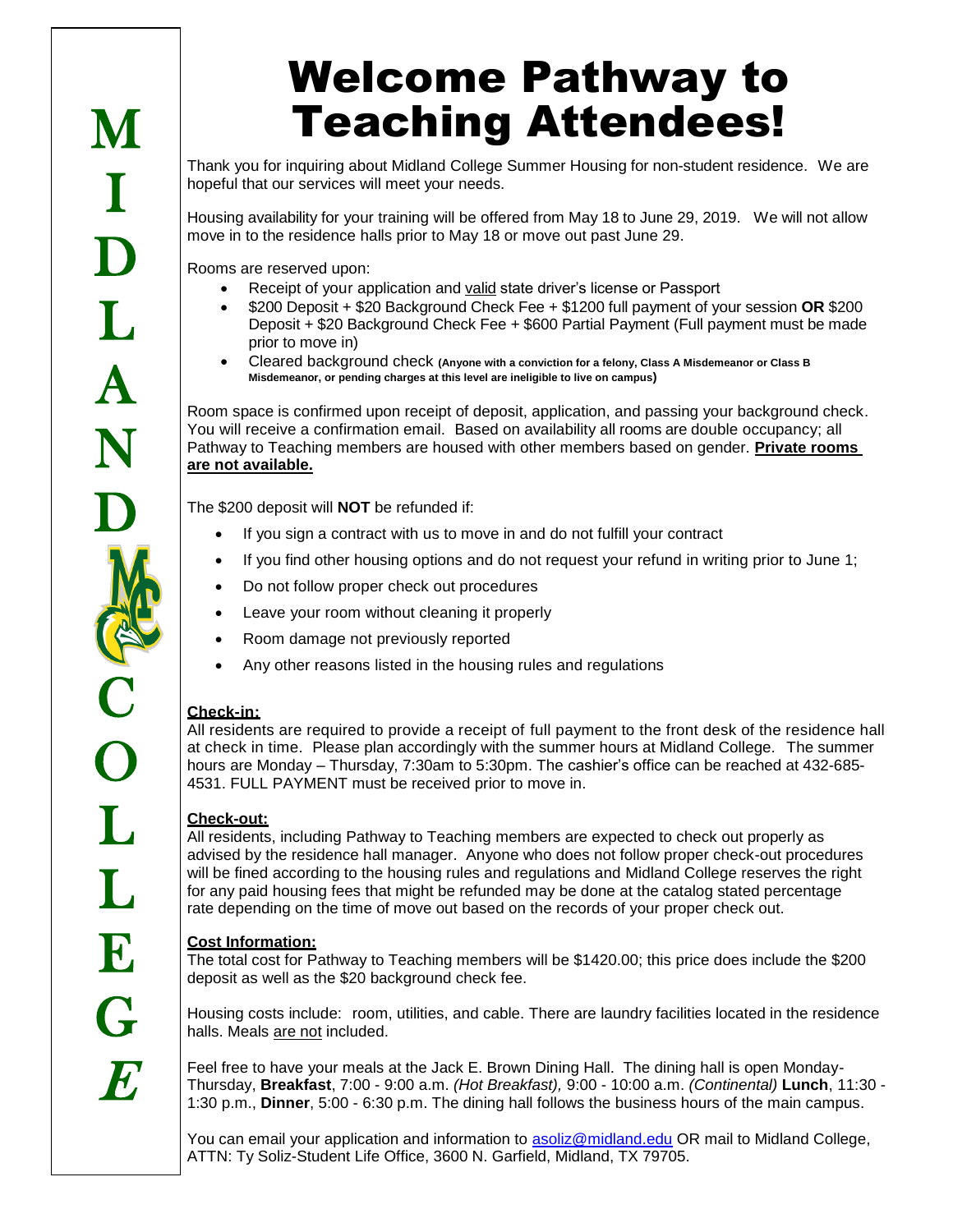## **MIDLAND COLLEGE Residence Hall Application for Pathway to Teaching**

(Please print legibly)

| <b>Permanent Mailing Address:</b>                                                                                                                                                                                                                                                                                                                                                 |  |      |                                                                                                                                                                                                                                     |     |  |
|-----------------------------------------------------------------------------------------------------------------------------------------------------------------------------------------------------------------------------------------------------------------------------------------------------------------------------------------------------------------------------------|--|------|-------------------------------------------------------------------------------------------------------------------------------------------------------------------------------------------------------------------------------------|-----|--|
| Street                                                                                                                                                                                                                                                                                                                                                                            |  | City | State                                                                                                                                                                                                                               | Zip |  |
| <b>Current Mailing Address:</b>                                                                                                                                                                                                                                                                                                                                                   |  |      |                                                                                                                                                                                                                                     |     |  |
| P.O. Box                                                                                                                                                                                                                                                                                                                                                                          |  | City | State                                                                                                                                                                                                                               | Zip |  |
| Telephone: Home () ____________________Work () _____________________Cell () ________________________                                                                                                                                                                                                                                                                              |  |      |                                                                                                                                                                                                                                     |     |  |
| Gender: Male _____ Female _____                                                                                                                                                                                                                                                                                                                                                   |  |      | Email: <u>Email:</u> All and the second second second second second second second second second second second second second second second second second second second second second second second second second second second secon |     |  |
|                                                                                                                                                                                                                                                                                                                                                                                   |  |      |                                                                                                                                                                                                                                     |     |  |
| <b>AFFILIATION INFORMATION</b><br>Company you are interning for:                                                                                                                                                                                                                                                                                                                  |  |      |                                                                                                                                                                                                                                     |     |  |
|                                                                                                                                                                                                                                                                                                                                                                                   |  |      |                                                                                                                                                                                                                                     |     |  |
| <b>EMERGENCY INFORMATION</b>                                                                                                                                                                                                                                                                                                                                                      |  |      |                                                                                                                                                                                                                                     |     |  |
| In the case of an emergency, medical or otherwise, Midland College may contact the following:                                                                                                                                                                                                                                                                                     |  |      |                                                                                                                                                                                                                                     |     |  |
|                                                                                                                                                                                                                                                                                                                                                                                   |  |      |                                                                                                                                                                                                                                     |     |  |
| <b>LIABILITY RELEASE:</b>                                                                                                                                                                                                                                                                                                                                                         |  |      |                                                                                                                                                                                                                                     |     |  |
| I release Midland College, their employees and representatives from any responsibility for incidents which cause my physical,<br>mental, or monetary loss or damage, except in those incidents where the College can be shown as negligent and directly responsible<br>for the loss or damage. Midland College does not maintain insurance on any personal property of occupants. |  |      |                                                                                                                                                                                                                                     |     |  |

**This application becomes valid** when completed and returned with: \$200 deposit, \$20 background check fee and \$600 down payment (the remainder of the balance (\$600) must be paid prior to move in) **OR** \$200 deposit, \$20 background check fee, and total payment \$1200 (can be made as one payment \$1420) made payable to Midland College.

**Failure to follow** the Midland College Housing Rules and Regulations may result in the dismissal from the residence halls and loss of deposit. The deposit (minus any damages/fines) will be refunded when the check-out process is complete. Refunds may take up to 90 days. A stop payment on a deposit check will result in a \$100 fine along with the college's processing fee. If applicable the permanent address will be used for mailing the deposit refund.

Date: \_\_\_\_\_\_\_\_\_\_\_\_\_\_\_ Applicant Signature: \_\_\_\_\_\_\_\_\_\_\_\_\_\_\_\_\_\_\_\_\_\_\_\_\_\_\_\_\_\_\_\_